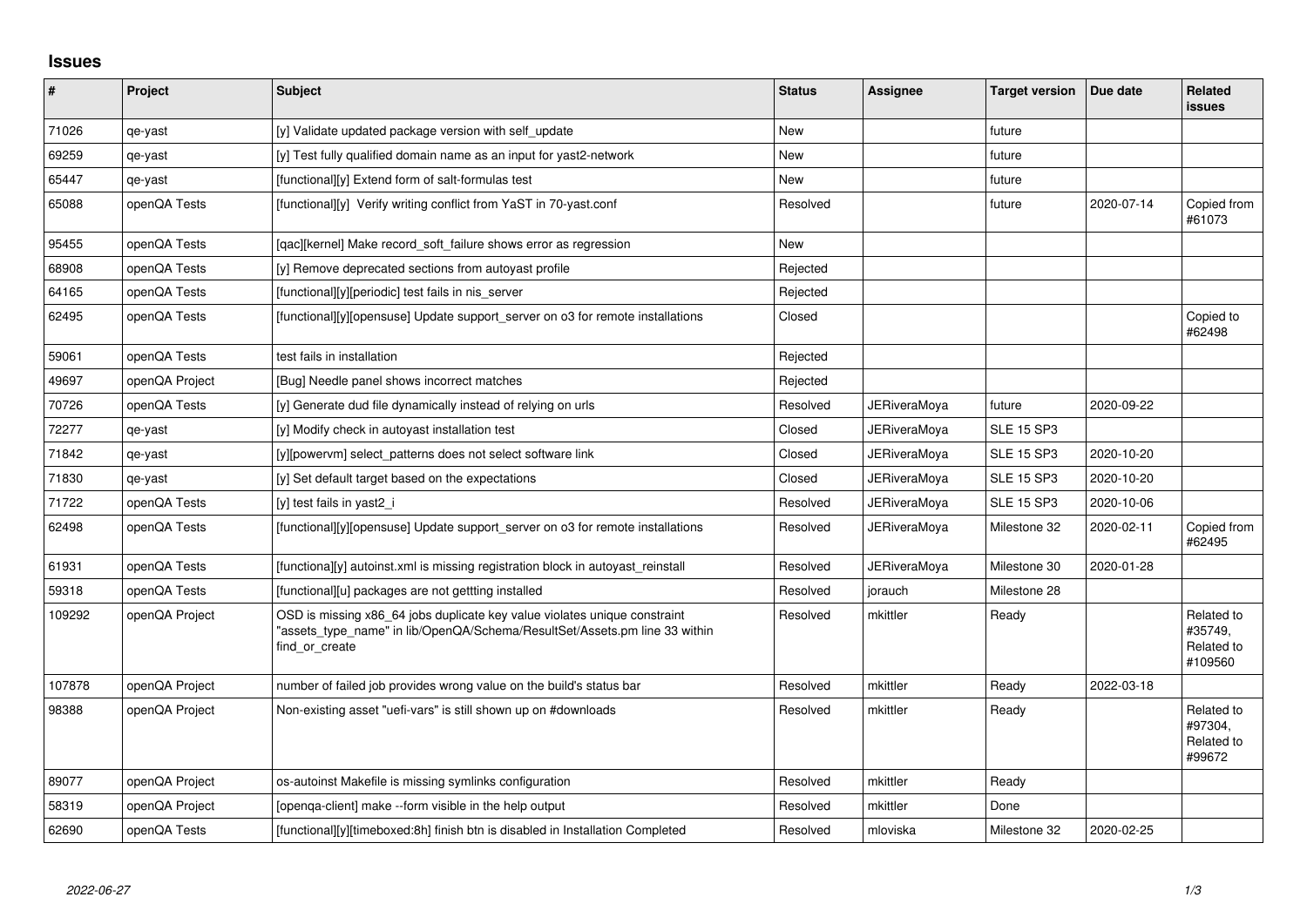| $\sharp$ | Project        | <b>Subject</b>                                                                                      | <b>Status</b> | <b>Assignee</b> | <b>Target version</b> | Due date   | <b>Related</b><br><b>issues</b>               |
|----------|----------------|-----------------------------------------------------------------------------------------------------|---------------|-----------------|-----------------------|------------|-----------------------------------------------|
| 68146    | openQA Project | Implement colored and interactive logs                                                              | Resolved      | okurz           | future                |            | Related to<br>#34978.<br>Related to<br>#16180 |
| 54041    | openQA Project | test terminates in openga in scenario with raid partitioning                                        | Resolved      | okurz           |                       |            |                                               |
| 64731    | openQA Tests   | [functional][y] generate TW image with wicked and use it in yast2 cmdline and nis MM<br>test suites | Resolved      | oorlov          | future                | 2020-05-19 | Copied from<br>#61901                         |
| 65891    | openQA Tests   | [functional][y] fix first_boot on ipmi                                                              | Resolved      | oorlov          | <b>SLE 15 SP2</b>     | 2020-05-19 |                                               |
| 59939    | openQA Tests   | [functional][y] first entry in product selection list is not highlighted on s390                    | Resolved      | oorlov          | Milestone 30+         | 2019-12-03 |                                               |
| 57743    | openQA Tests   | [functional][y][timeboxed:8h] test tries to reboot when poweroff is given in shutdown               | Resolved      | oorlov          | Milestone 29          | 2019-10-22 | Related to<br>#58127                          |
| 71896    | openQA Tests   | [y] Expert partitioning framework refactoring                                                       | Rejected      | riafarov        | future                |            |                                               |
| 68579    | qe-yast        | [y] gitlab-ci needs another stage for verify_file_existence                                         | Rejected      | riafarov        | future                |            |                                               |
| 65858    | openQA Tests   | [functional] ppc64le iso is not bootable                                                            | Rejected      | riafarov        |                       |            |                                               |
| 61100    | openQA Tests   | [functional][y] test fails in scc_registration                                                      | Resolved      | riafarov        |                       |            |                                               |
| 59312    | openQA Tests   | [functional][y] could not resolv repos urls                                                         | Rejected      | riafarov        |                       |            |                                               |
| 59309    | openQA Tests   | [Functional][y]test fails in verify ext4                                                            | Rejected      | riafarov        |                       |            |                                               |
| 59012    | openQA Tests   | [functional][y] test fails in yast sysconfig                                                        | Resolved      | riafarov        |                       |            |                                               |
| 55964    | openQA Tests   | [functional][y] test fails in scc_registration because of missing step                              | Rejected      | riafarov        |                       |            |                                               |
| 55949    | openQA Tests   | [functional][y] yaml schedulers are not found                                                       | Resolved      | riafarov        |                       |            |                                               |
| 72274    | qe-yast        | [y] nfs mount timeout investigation                                                                 | Rejected      | riafarov        | <b>SLE 15 SP3</b>     |            |                                               |
| 71608    | qe-yast        | [y] post_fail_hooks fails with script timeout, no logs collected                                    | Closed        | riafarov        | <b>SLE 15 SP3</b>     | 2020-10-20 |                                               |
| 70693    | openQA Tests   | [y][fast] test fails in validate_mirror_repos                                                       | Resolved      | riafarov        | <b>SLE 15 SP3</b>     | 2020-09-08 |                                               |
| 70546    | qe-yast        | [y] Remove soft fail for bsc#1175374                                                                | Closed        | riafarov        | <b>SLE 15 SP3</b>     |            | Related to<br>#70174                          |
| 70228    | openQA Tests   | [y] restore checkmedia tests in YaST group for virtualization                                       | Resolved      | riafarov        | <b>SLE 15 SP3</b>     | 2020-09-08 |                                               |
| 68515    | openQA Tests   | [y] iscsi client wont be fixed in SLE15SP2                                                          | Rejected      | riafarov        | <b>SLE 15 SP3</b>     |            |                                               |
| 68152    | openQA Tests   | [y] Revert Negative Lookhead for 'nothing provides /bin/sh'                                         | Resolved      | riafarov        | <b>SLE 15 SP3</b>     |            |                                               |
| 66043    | openQA Tests   | [functional][y][hyperv] test failing in shutdown needs investigation                                | Rejected      | riafarov        | Milestone 35+         | 2020-05-19 |                                               |
| 65882    | openQA Tests   | [functional][y][sporadic] test fails in first_boot cant finish because guess disabled guest         | Rejected      | riafarov        | Milestone 33          |            |                                               |
| 60230    | openQA Tests   | [functional][y] test fails in system_role                                                           | Resolved      | riafarov        | Milestone 30          |            | Related to<br>#60041                          |
| 57749    | openQA Tests   | [functional][y] apply solution for yast2 snapper ncurses as it does for Tumbleweed                  | Rejected      | riafarov        | Milestone 30+         | 2019-11-19 | Related to<br>#56255                          |